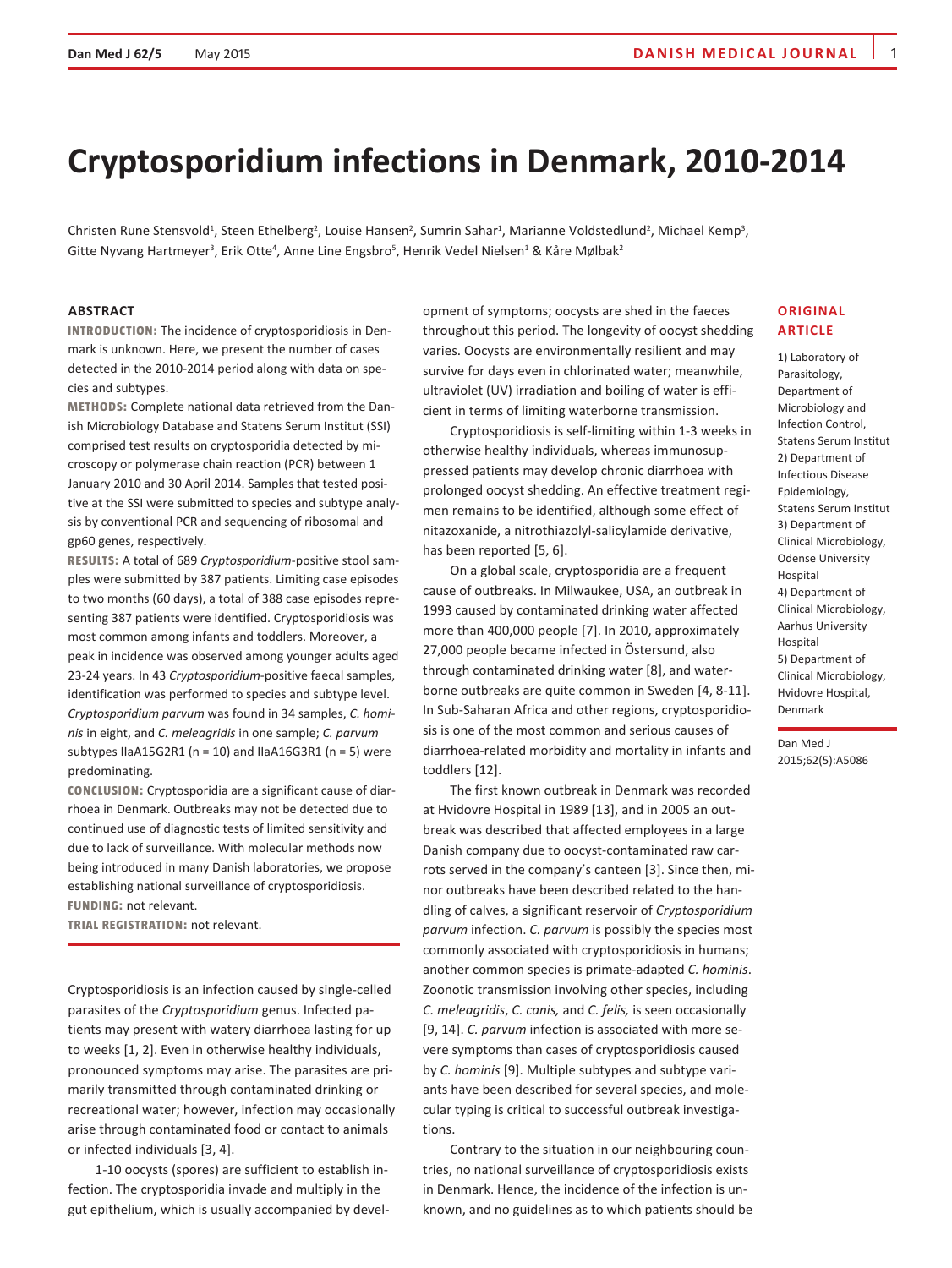

Age distribution of the 388 episodes of cryptosporidiosis detected from January 2010 to April 2014 in Denmark.

> suspected of and tested for cryptosporidiosis are available. The aim of this article is to increase awareness of cryptosporidia as a cause of diarrhoea. Based on currently available national data, we summarised the number of cases detected between January 2010 and April 2014, and generated preliminary data that indicate which species account for cryptosporidiosis detected in Denmark. By introducing sensitive diagnostic methods and by increasing the focus on cryptosporidia as a potential cause of diarrhoea, a more complete and accurate picture of the incidence and transmission patterns will be revealed.

## **Methods**

# **Data from the Danish Microbiology Database and molecular typing**

Data were retrieved from the Danish Microbiology Database (MiBa) [15, 16], which receives laboratory test results from all microbiology departments in Denmark. Data comprised test results on cryptosporidia detected by microscopy or polymerase chain reaction (PCR) between 1 January 2010 and 30 April 2014. As the national reference laboratory for parasitology at Statens Serum Institut (SSI) did not comply with the national standard protocol for transferring electronic microbiological reports to MiBa during the first two years of the study, data from this laboratory were extracted directly from the SSI database and merged with the MiBa data set to obtain complete nationwide data.

Samples identified as positive by the SSI were furthermore submitted to species and subtype analysis by conventional PCR and sequencing of ribosomal (SSU

rRNA) and gp60 genes, respectively, as assays for gp60 based subtyping are now available for the three most common species, *C. parvum*, *C. hominis* and *C. meleagridis* [17]. Data were standardised and analysed using Stata v. 13. Results are indicated as number of cases, a case-episode being defined as an individual with one or more positive stool samples, excluding multiple positive test results obtained within a 60-day period.

*Trial registration:* not relevant.

#### **Results**

## **Incidence and distribution**

From January 2010 to April 2014, a total of 689 *Cryptosporidium*-positive stool samples had been submitted by 387 patients, several patients testing positive more than once. Limiting case-episodes to two months (60 days), only one patient had more than one episode. Hence, a total of 388 case-episodes representing 387 patients were identified, including 210 episodes in females and 178 episodes in males. Analysing the patient age distribution (**Figure 1**), it appears that cases of cryptosporidiosis were most common among infants and toddlers. Moreover, a peak in incidence was observed among younger adults aged 23-24 years. In older adults and seniors, only few positive samples were seen.

Among children less than five years old, boys were more prone to developing infection than girls, whereas in adolescents and younger adults, more cases of cryptosporidiosis were found among females than males (**Figure 2**). In terms of seasonal variation, there was a general trend towards identifying more cases in late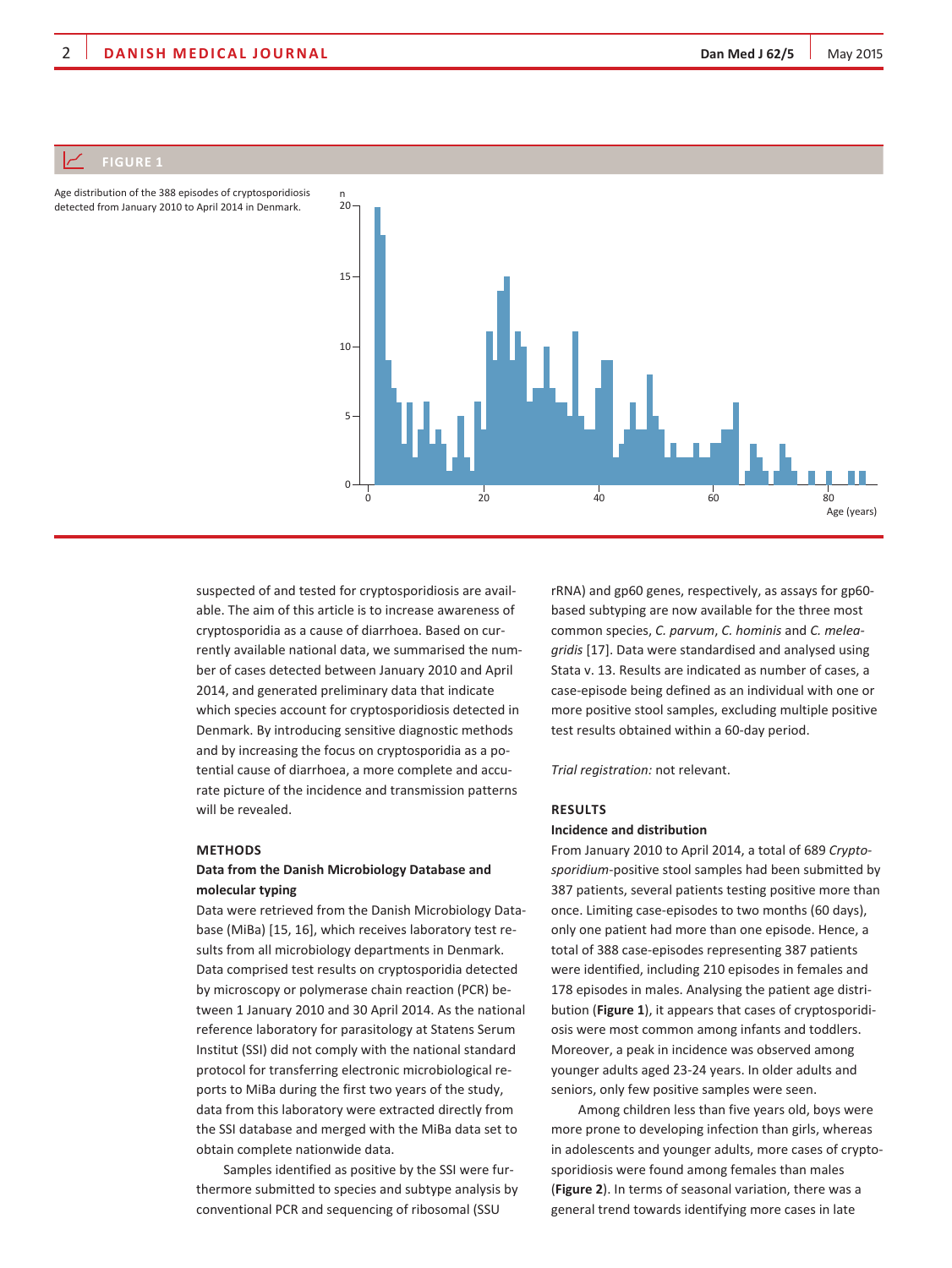

Distribution of gender and age (five-year intervals) among 388 episodes of cryptosporidiosis detected from January 2010 to April 2014.

summer and autumn, which is in agreement with observations from other countries [18].

#### **GP60 data**

For 43 *Cryptosporidium*-positive faecal samples analysed from 2010 to 2014, parasites were identified to species and subtype level. *C. parvum* was found in 34 samples, *C. hominis* in eight, and *C. meleagridis* was identified in a sample from a patient with a recent history of kidney transplantation. With regard to *C. parvum*, we observed a relatively high number of two subtypes that are common in calves in Scandinavia, IIaA15G2R1 (n = 10) and IIaA16G3R1 (n = 5). Some of the affected individuals were veterinarians who had been handling calves prior to developing the infection.

## **DISCUSSION**

# **Diagnostic considerations**

Traditional parasitology uses microscopy of Ziehl-Neelsen (ZN)-stained smears of faecal concentrates to detect cryptosporidia or commercial kits based on antigen detection. In Denmark, DNA-based methods are being introduced in several routine clinical microbiology laboratories for detection of parasites such as *Cryptosporidium* spp. and *Giardia intestinalis*. A study including 889 prospective and random faecal samples identified a total of 16 cases of cryptosporidiosis by real-time PCR, while no cases were detected by microscopy of ZN-stained faecal smears [19]. At SSI, a genus-specific real-time PCR is employed to enable the detection of species other than *C. hominis* and *C. parvum*. Even when real-time PCR is used, one of two samples from an infected patient may test negative, and it is recommended to test at least two samples to reduce the risk of overlooking cases.

In Denmark, no national guidelines are available re-

garding the referral of samples for *Cryptosporidium* testing. In Halland, Sweden, PCR has been implemented in the routine screening of patients with diarrhoea regardless of type of diarrhoea and region of exposure (domestic or travel-related). Interestingly, Halland has the highest incidence of cryptosporidiosis seen throughout Sweden, 17/100,000 (2013; [20]). Meanwhile, in Denmark, testing for cryptosporidiosis is primarily performed in cases of travel-associated or persisting diarrhoea, or in cases of diarrhoea in immunocompromised individuals. Otherwise healthy individuals with acute diarhoea and no history of travelling are therefore not tested for cryptosporidiosis on a routine basis. Preliminary research data from the SSI indicate that the incidence of cryptosporidiosis in patients with acute diarrhoea acquired in Denmark is comparable to the incidence among patients suspected of cryptosporidiosis, including patients with chronic and/or travel-associated diarrhoea. Based on observations from Halland and the SSI, ongoing studies will address whether testing for *Cryptosporidium* should be implemented consistently in the routine screening of stool samples from patients with diarrhoea acquired in Denmark.

The samples that were subtyped had been collected over a period of five years. Therefore, the probability of an unrecognised outbreak of, e.g., IIaA15G2R1 is small, though still possible.

Six out of eight cases of *C. hominis* infection were registered in the winter season. In Sweden, the vast majority of *C. hominis* cases are imported [9].

The typing data may indicate that mostly sporadic cases or cases related to exposure to calves are detected in Denmark. A few cases of travel-associated *C. hominis* are seen, and cases in which the disease is particularly debilitating (as in infants and toddlers) are likely to be